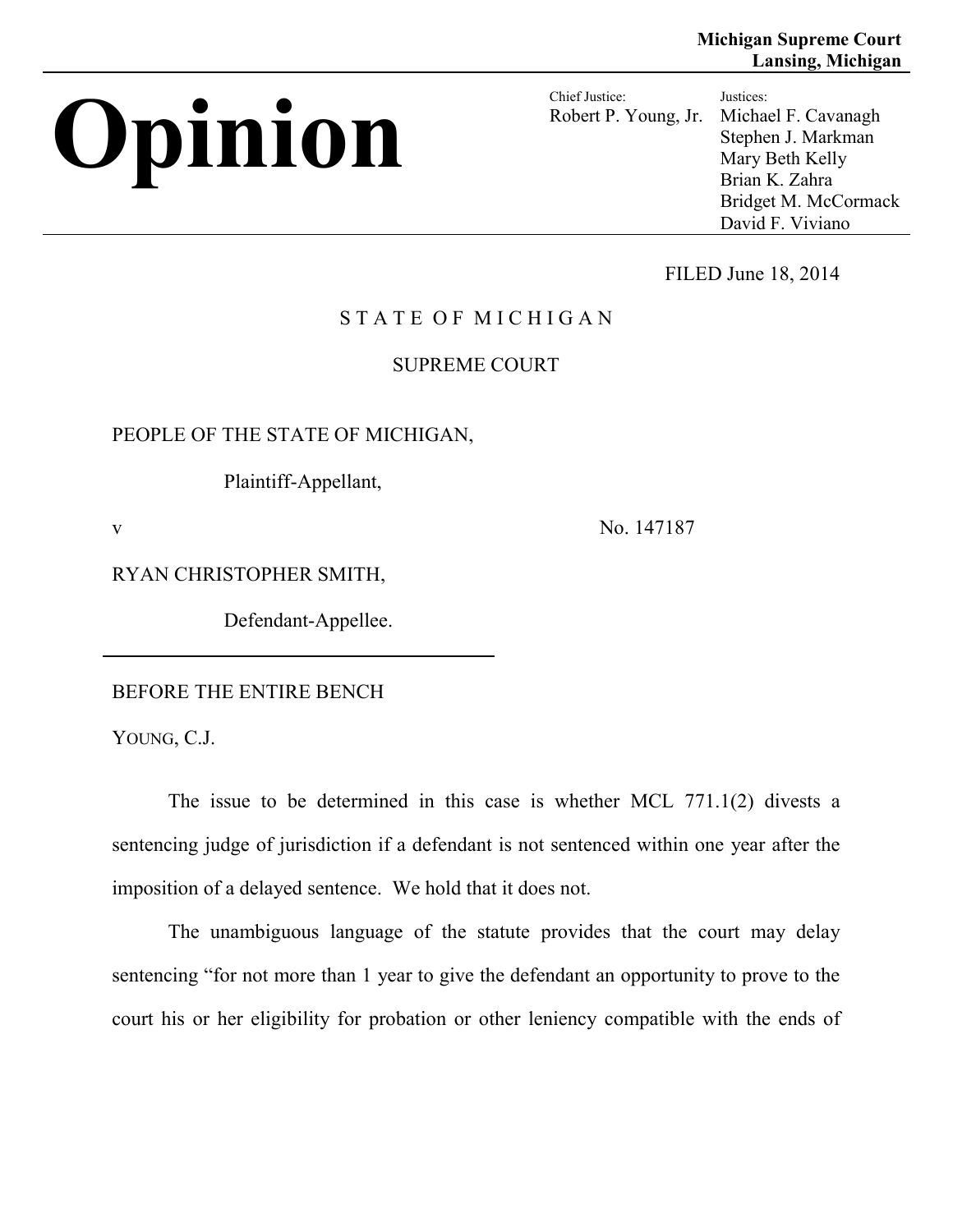justice and the defendant's rehabilitation  $\dots$ <sup>1</sup> The one-year limitation designates the maximum amount of time that sentencing may be delayed in order to provide defendant the chance to establish his worthiness of leniency. After one year, sentencing may no longer be delayed for that purpose, and the judge is required to sentence defendant as provided by law.

Court of Appeals caselaw holding that a court may not sentence a defendant if the one-year period of delay is exceeded is overruled. We reverse the trial court's dismissal of the case, reinstate defendant's conviction, and remand to Wayne County Circuit Court for sentencing. Upon remand, the matter is to be assigned to a different judge.

### I. FACTS AND PROCEDURAL HISTORY

On February 10, 2011, defendant was a passenger in an automobile that was stopped by the police for a traffic violation. As defendant exited the vehicle, officers observed defendant drop a silver automatic handgun into the map pocket of the car door and quickly close the door.<sup>2</sup> After establishing that defendant did not possess a permit to carry a concealed weapon, he was arrested and subsequently charged with the crime of carrying a concealed weapon (CCW) in violation of MCL 750.227. Defendant, age 21 at the time, was a college student with no prior criminal history.

 $^{1}$  MCL 771.1(2).

<sup>&</sup>lt;sup>2</sup> An investigation revealed that the handgun had been previously stolen from a nearby police department.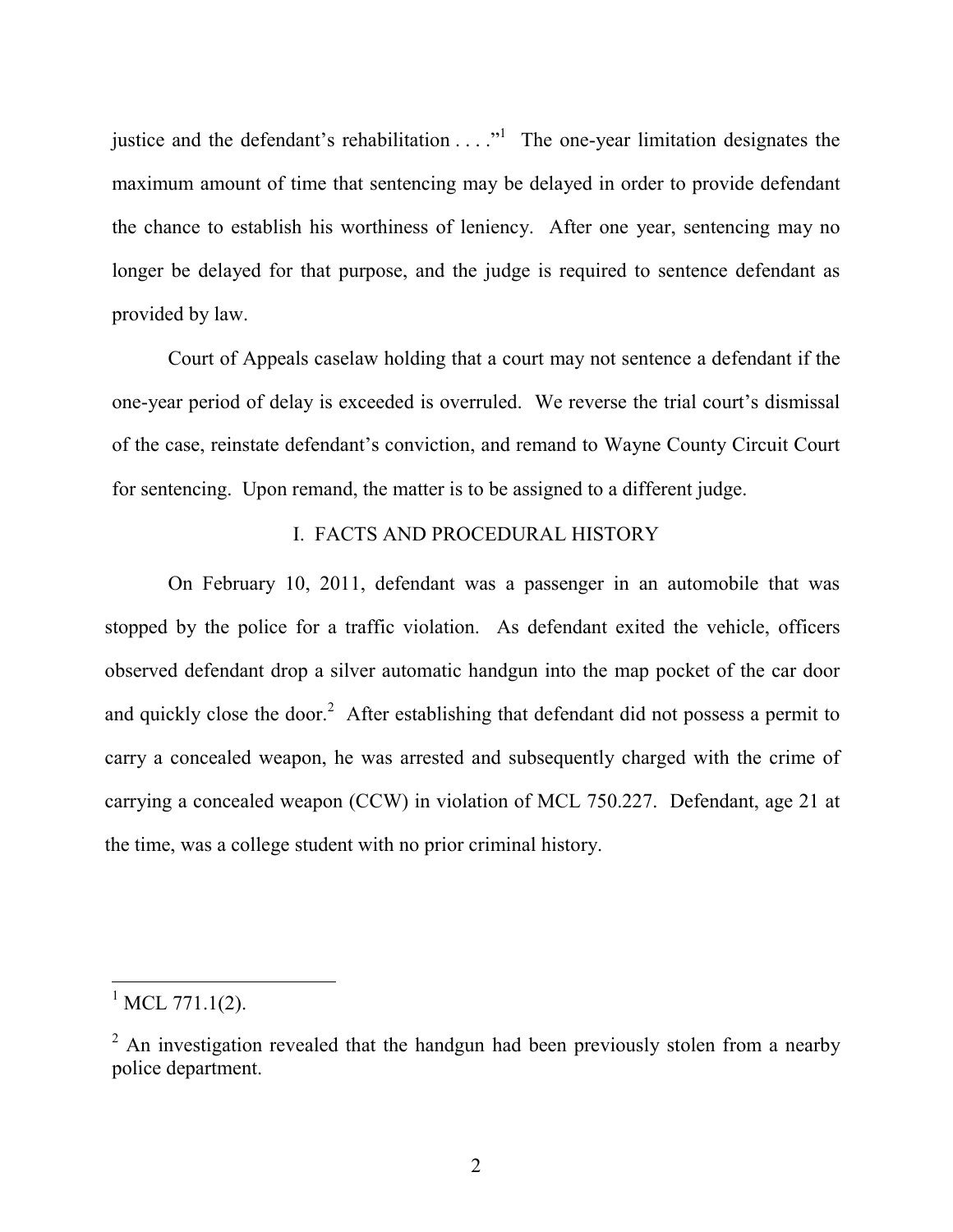The prosecutor permitted defendant to plead guilty to the reduced charge of attempted CCW<sup>3</sup> and recommended a probationary sentence. Defendant tendered his guilty plea on May 12, 2011. At sentencing, defense counsel urged the court to delay sentencing for one year, at which time defendant would be "very close to graduating from college" and the prosecutor's office might change its mind and either dismiss the case entirely or permit defendant to plead guilty to a misdemeanor. The prosecutor objected to a delayed sentence and asked that defendant be sentenced to probation. The trial court expressed concern that defendant would "end up with a felony," thus limiting his employment opportunities. The court asked the parties to file sentencing memoranda and return to court to discuss whether delayed sentencing would be appropriate. Expressing its unhappiness with the prosecutor's position, the court stated that it would consider "the delayed sentence with one day over a year; then [the court] would have lost jurisdiction."<sup>4</sup>

The parties returned to court on June 17, 2011. Defense counsel requested that sentencing be delayed for one year under MCL 771.1 to give defendant the opportunity to show that he deserved "significant leniency" from the court. The prosecutor continued to object to delayed sentencing, stating that the prosecutor's office did not intend to reduce the criminal charge any further. The trial court stated that it found it "disturb[ing]" that the prosecutor opposed letting defendant's sentence "go a day over 365 days," which would allow defendant to "end[] up with no record" because the court would "lose

<sup>&</sup>lt;sup>3</sup> MCL 750.227; MCL 750.92.

<sup>&</sup>lt;sup>4</sup> It was obvious from the beginning that the trial judge did not like the prosecutor's position and was entertaining ways of avoiding sentencing the defendant for the crime to which he had pleaded guilty.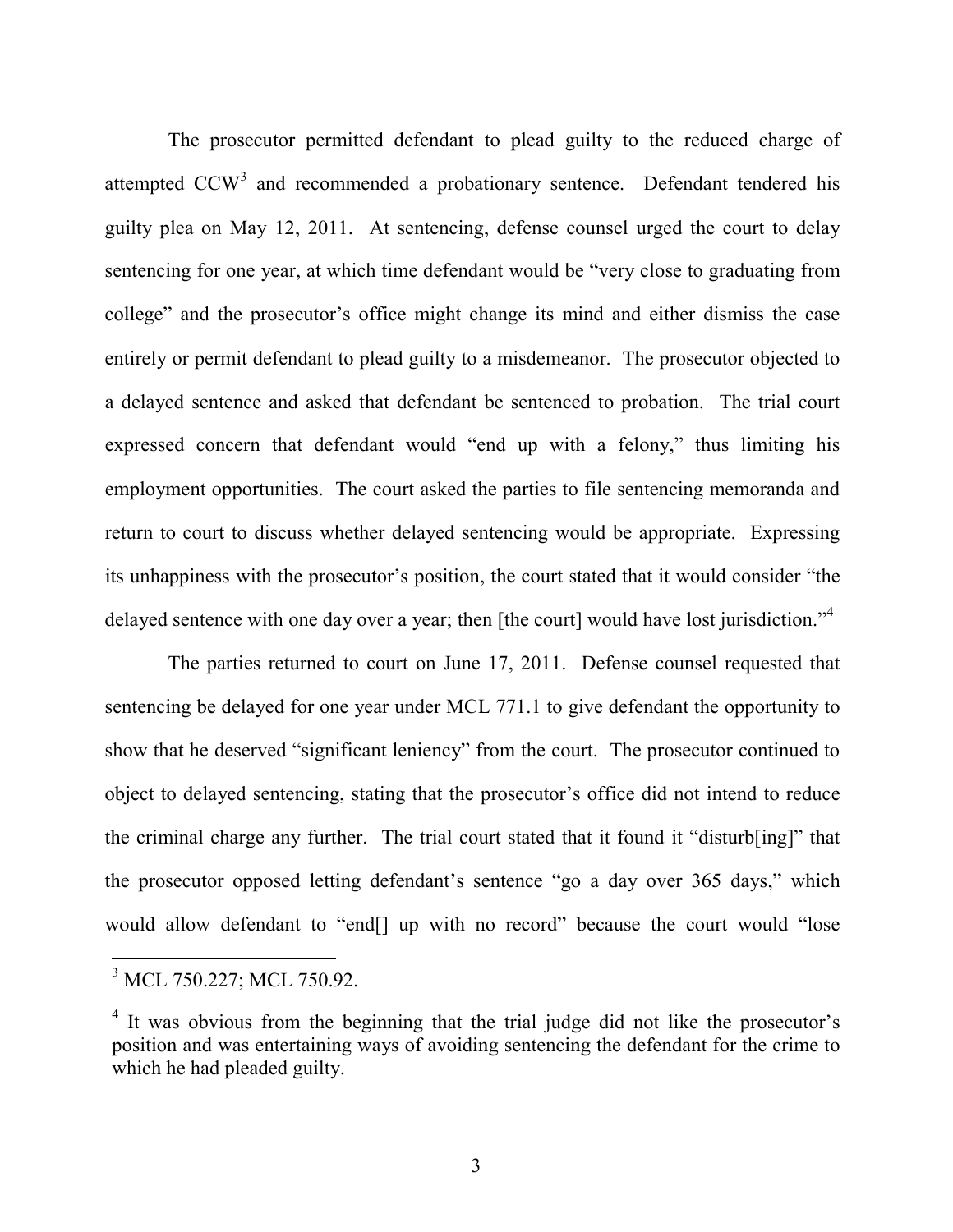jurisdiction."<sup>5</sup> The trial court announced that it would exercise its discretion and delayed the imposition of defendant's sentence for one year. On the record, the trial court scheduled defendant's sentencing for June 15, 2012, which would have occurred within the one-year statutory period. However, consistent with statements the trial judge had made on the record that she desired to "lose" jurisdiction in the case, the order signed that day, as well as the entry in the Register of Actions, reflect that the court scheduled defendant's sentencing for June 18, 2012—precisely one year *and one day later*.

At sentencing, defense counsel reminded the judge that delayed sentencing was sought so that defendant could prove "he was worthy of a dismissal." Counsel noted that defendant had complied with all court conditions, paid all fines and costs, and would graduate from college. Abruptly interrupting defense counsel's colloquy, the trial court stated that defendant's sentencing was "past a year," meaning that the court had "lost jurisdiction." Over the prosecutor's objection, the trial court not only refused to sentence the defendant, it dismissed the case entirely.

The prosecutor filed a delayed application for leave to appeal with the Court of Appeals, arguing that the trial court had no legal authority to dismiss the case over the prosecution's objections, because MCL 771.1 did not permit dismissal of the case. The

<sup>&</sup>lt;sup>5</sup> The trial court's willingness to circumvent the prosecutor's insistence that the defendant be sentenced to probation for attempted CCW could not be more clear when the trial judge stated that she was unhappy with the prosecutor's position and suggested twice on the record at different hearings that she might schedule the delayed sentence in order to lose jurisdiction under the then prevailing interpretation of MCL 771.1.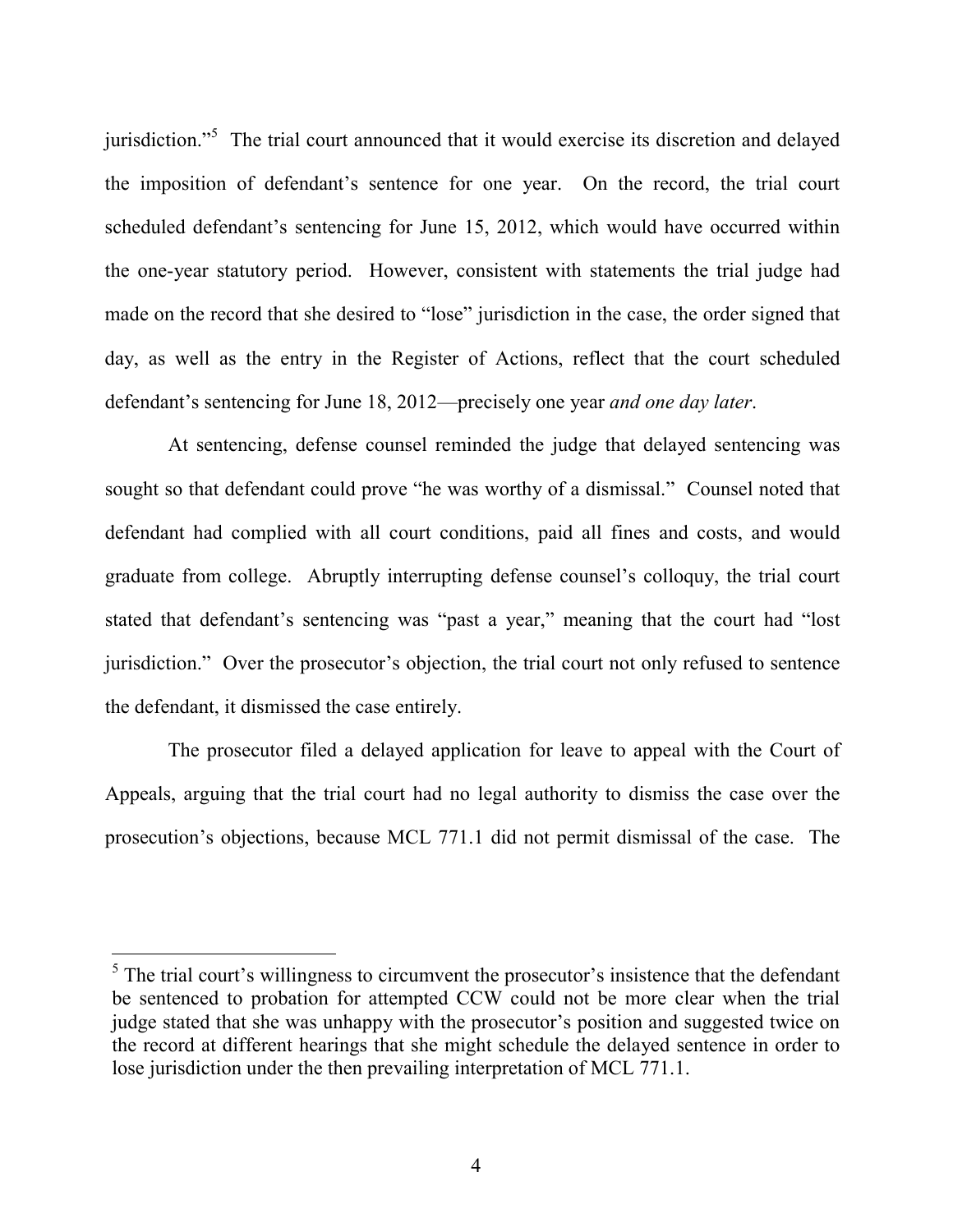Court of Appeals issued an order denying the delayed application for leave to appeal for lack of merit. $\frac{6}{5}$  This Court granted leave to appeal.<sup>7</sup>

### II. STANDARD OF REVIEW

The consequences, if any, for a trial court's failure to sentence a defendant within one year pursuant to MCL 771.1 is a question of statutory interpretation that this Court reviews de novo.<sup>8</sup>

The Court's primary responsibility in statutory interpretation is to determine and give effect to the Legislature's intent. $9$  The words of a statute are the most reliable indicator of the Legislature's intent and should be interpreted according to their ordinary meaning and the context within which they are used in the statute.<sup>10</sup> Once the Legislature's intent has been discerned, no further judicial construction is required or permitted, as the Legislature is presumed to have intended the meaning it plainly expressed.<sup>11</sup>

 <sup>6</sup> *People v Smith*, unpublished order of the Court of Appeals, entered May 7, 2013 (Docket No. 312242). Judge MURRAY would have peremptorily reversed the trial court's order of dismissal and reinstated defendant's conviction. He conceded that defendant could not be sentenced pursuant to binding Court of Appeals precedent, but would have "allow[ed] the parties to address the appropriate remedy on remand."

<sup>7</sup> *People v Smith*, 495 Mich 858 (2013).

<sup>8</sup> *People v Koonce*, 466 Mich 515, 518; 648 NW2d 153 (2002).

<sup>9</sup> *Id*.

<sup>10</sup> *People v Morey*, 461 Mich 325, 330; 603 NW2d 250 (1999).

<sup>11</sup> *People v Stone*, 463 Mich 558, 562; 621 NW2d 702 (2001).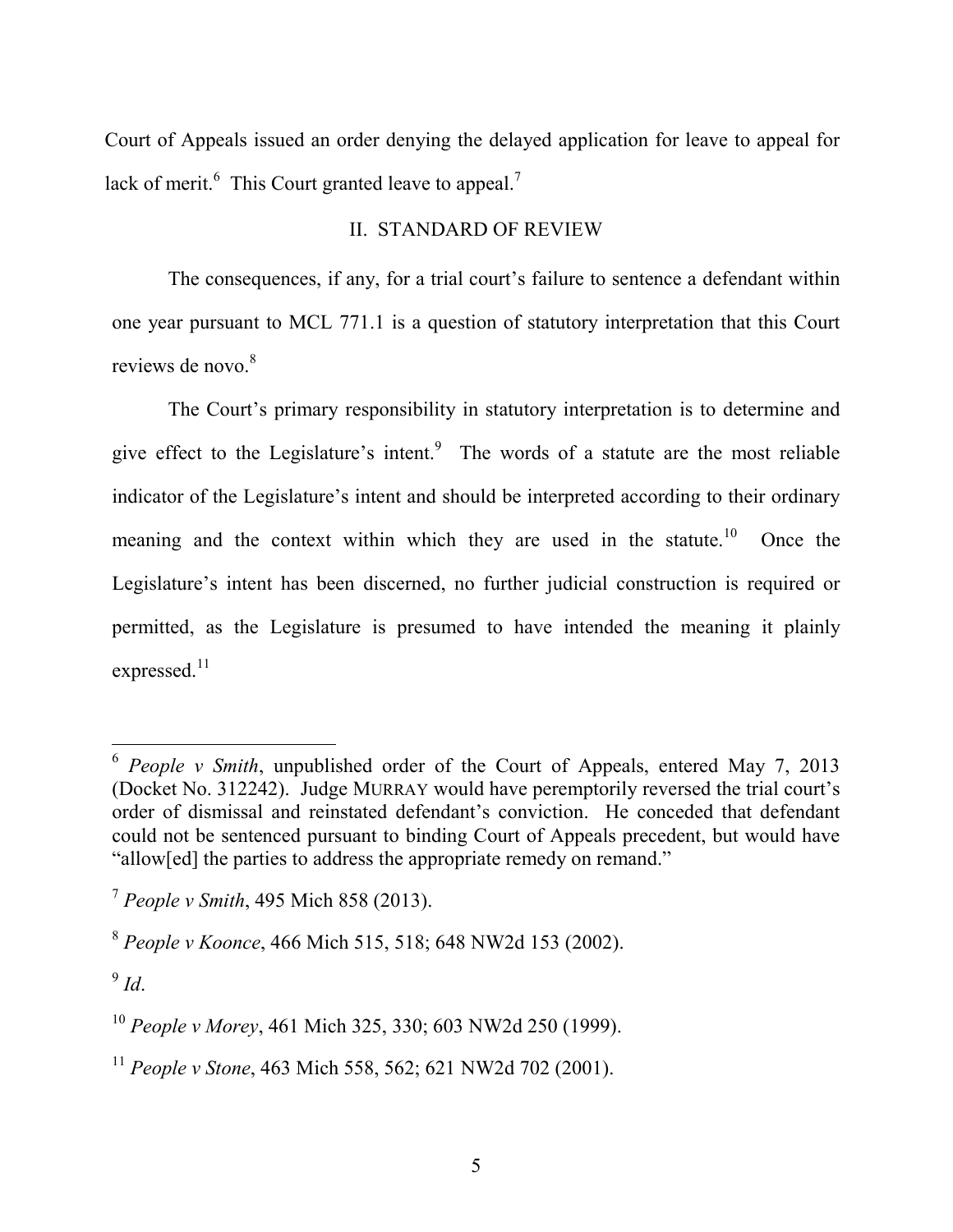### III. ANALYSIS

The statutory provision at issue in this case, MCL 771.1(2), is contained in Chapter XI of the Code of Criminal Procedure, which concerns probation. The statute provides in relevant part:

(2) In an action in which the court may place the defendant on probation, the court *may delay sentencing the defendant for not more than 1 year* to give the defendant an opportunity to prove to the court his or her eligibility for probation or other leniency compatible with the ends of justice and the defendant's rehabilitation, such as participation in a drug treatment court . . . . When sentencing is delayed, the court shall enter an order stating the reason for the delay upon the court's records. *The delay in passing sentence does not deprive the court of jurisdiction to sentence the defendant at any time during the period of delay*. [12]

The plain language of the statute permits a trial court to delay sentencing for up to one year for those defendants who are eligible for placement on probation.<sup>13</sup> The purpose of delaying a defendant's sentence pursuant to this statutory provision is entirely for the benefit of the convicted defendant—it is to "give the defendant an opportunity to prove to the court" that he is worthy of "probation or other leniency compatible with the ends of justice" and rehabilitation. Read in its entirety, the statute provides a simple and straightforward time limit, indicating the maximum amount of time the court may delay

 $12$  MCL 771.1(2) (emphasis added).

 $13$  MCL 771.1(1) delineates the criminal offenses for which a defendant may be placed on probation rather than serve a term of imprisonment. The trial court has the discretion to impose a term of probation for all misdemeanors or felonies with the exception of murder, treason, criminal sexual conduct in the first or third degree, armed robbery, and major controlled substance offenses. The statute further requires that the court make the determination "that the defendant is not likely again to engage in an offensive or criminal course of conduct and that the public good does not require that the defendant suffer the penalty imposed by law . . . ."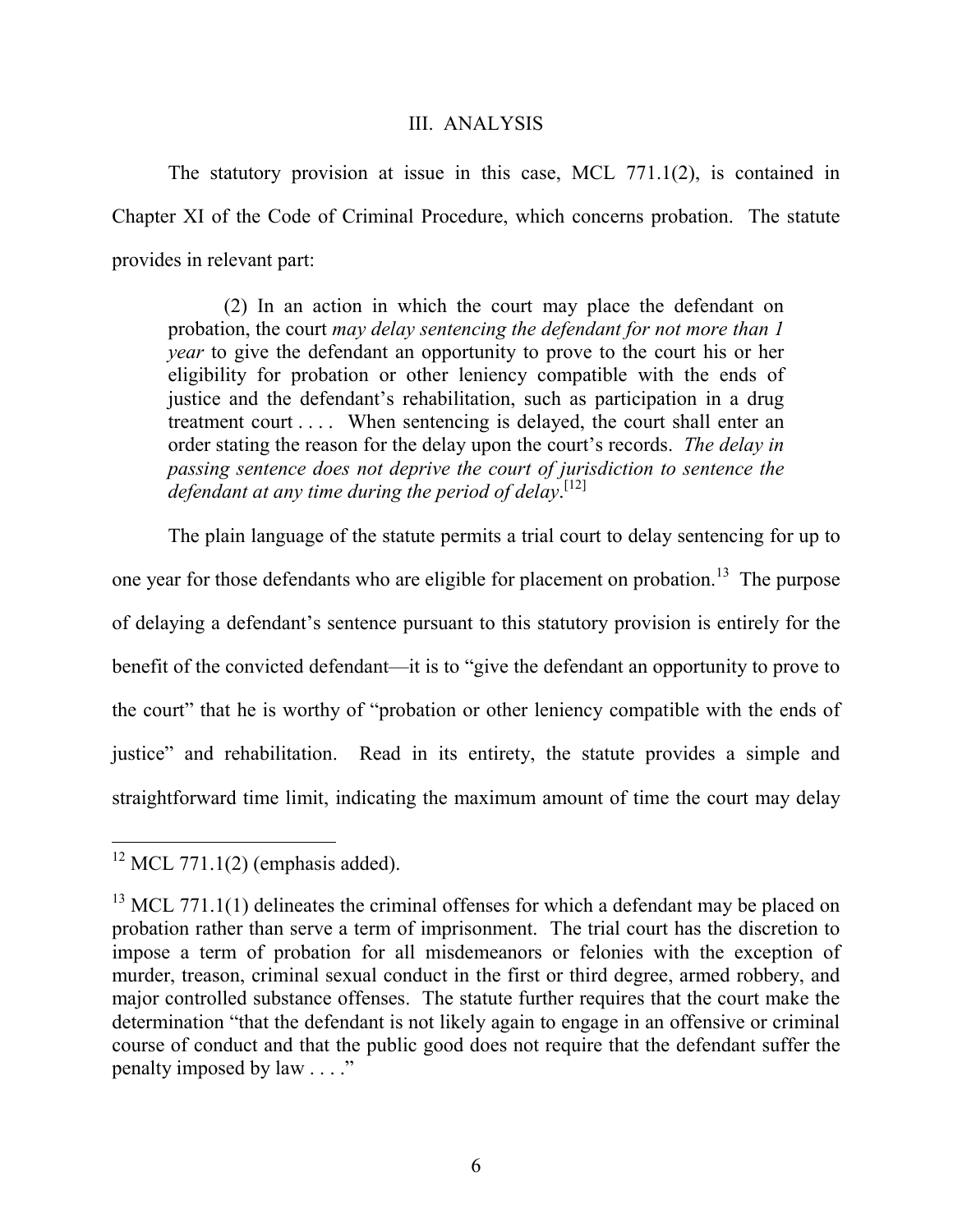sentencing in order to give the defendant a chance to prove himself.<sup>14</sup> The statute also indicates that the imposition of a delayed sentence is not irrevocably binding upon the trial court, in that it does not "deprive the court of jurisdiction to sentence the defendant at any time during the period of delay."<sup>15</sup>

In urging this Court to uphold the actions of the trial court, defendant relies on a series of Court of Appeals cases holding that an unexcused violation of the one-year limit contained in MCL 771.1(2) results in the trial court losing jurisdiction to *sentence* a defendant.<sup>16</sup> However, the action taken by the trial court in this case was not simply limited to abstaining from sentencing defendant Smith. There is simply no basis in our law for the trial court to do as it did in this case. Without citing a scintilla of legal authority, the trial court *dismissed* the case over the objection of the prosecutor. Aside from flagrantly ignoring contrary Court of Appeals precedent in entirely dismissing the case,<sup>17</sup> the trial court usurped the prosecutor's role in violation of the separation of

<sup>&</sup>lt;sup>14</sup> The language providing that sentencing may be delayed "for *not more than* 1 year" indicates that sentencing could be delayed for a lesser period of time.

 $15$  Thus, regardless whether defendant's behavior during the period of delay is abhorrent or exemplary, a sentencing judge is not required to wait until the period of delay has elapsed in order to sentence defendant in accordance with the law and dispense whatever leniency the Court is inclined to provide.

<sup>16</sup> See *People v McLott*, 70 Mich App 524; 245 NW2d 814 (1976) (jurisdiction to impose sentence was not lost where the delay was only six days and because the trial court could not be present); *People v Turner*, 92 Mich App 485; 285 NW2d 340 (1979); *People v Dubis*, 158 Mich App 504; 405 NW2d 181 (1987); *People v Boynton*, 185 Mich App 669; 463 NW2d 174 (1990).

<sup>17</sup> MCR 7.215(C)(2). See, *e.g.*, *Boynton* 185 Mich App at 671. There, the Court of Appeals reversed the trial court's dismissal of charges against defendant, emphasizing "that an unexcused violation of the one-year limit contained in the delayed sentencing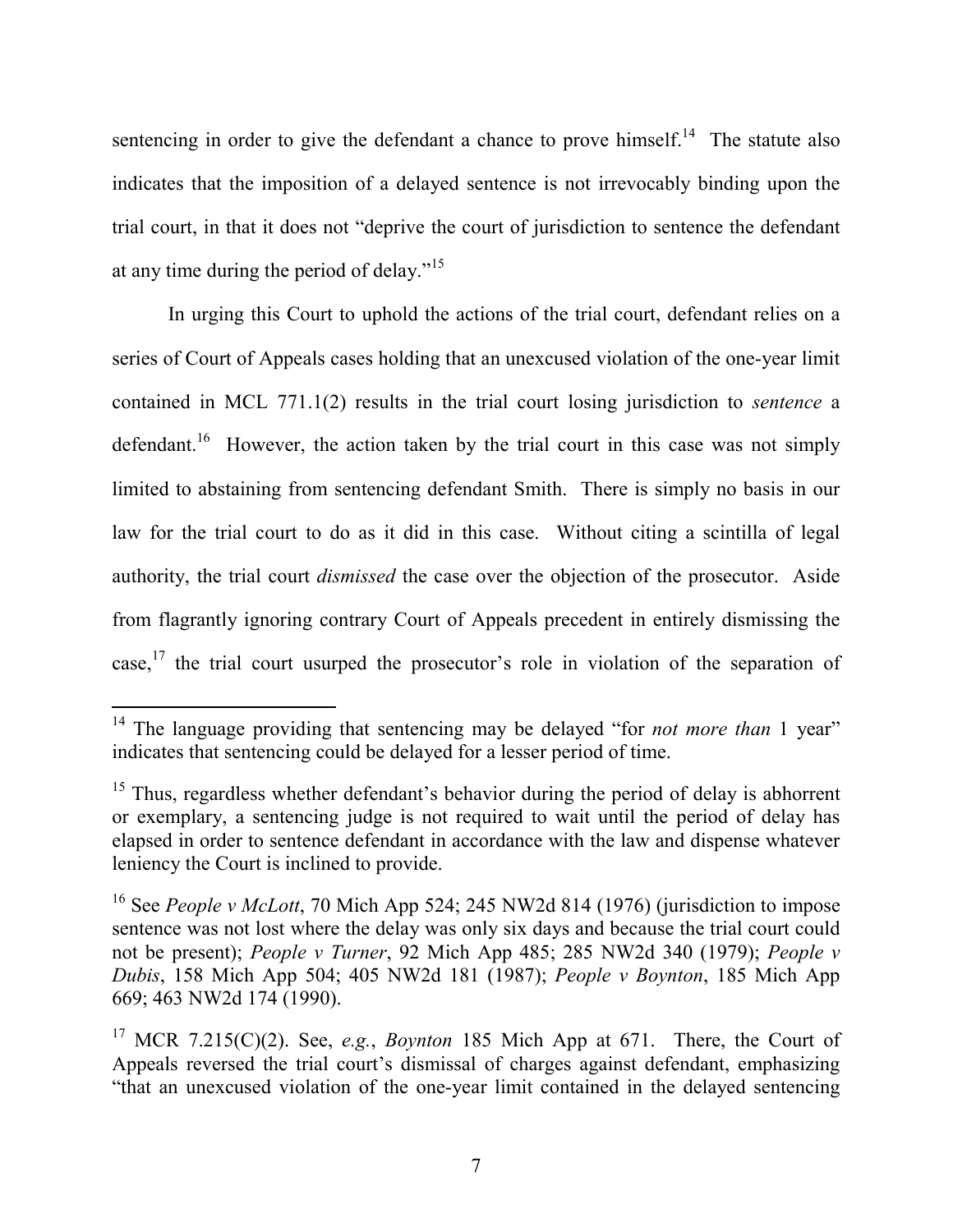powers principles contained in our constitution.<sup>18</sup> It is axiomatic that the power to determine whether to charge a defendant and what charge should be brought is an executive power, which vests *exclusively* in the prosecutor.<sup>19</sup> The trial court had no legal basis to trump the prosecutor's charging decision, much less dismiss the case *after* the defendant had pleaded to the charge and had never sought to withdraw his plea.

Furthermore, in so far as the Court of Appeals cases relied upon by defendant have construed MCL 771.1(2) to preclude sentencing when there is a failure to impose a sentence within 365 days of the imposition of a delayed sentence, those cases have incorrectly interpreted the statute. Nothing in the language of the statute requires this, and the Legislature is certainly capable of explicitly divesting a court of jurisdiction had such a remedy been intended.<sup>20</sup> Indeed, the only mention of the word "jurisdiction" in the entire statutory provision simply clarifies that a court *retains* its ability to sentence a

statute affects *only* the court's authority to sentence the defendant, nothing more."

<sup>&</sup>lt;sup>18</sup> See Const 1963, art 3,  $\S 2$ . "The powers of government are divided into three branches: legislative, executive and judicial. No person exercising powers of one branch shall exercise powers properly belonging to another branch except as expressly provided in this constitution." The trial judge's oath of office required her to solemnly swear to support the Michigan and federal Constitutions and to faithfully discharge the duties of a circuit court judge. See MCL 168.420; Const 1963, art 11, § 1.

<sup>19</sup> *Genesee Prosecutor v Genesee Circuit Judge*, 386 Mich 672, 683; 194 NW2d 693 (1972).

<sup>&</sup>lt;sup>20</sup> See MCL 780.133, which provides the remedy for a violation of MCL 780.131: "In the event that, within the time limitation set forth in section 1 of this act, action is not commenced on the matter for which request for disposition was made, *no court of this state shall any longer have jurisdiction thereof*, nor shall the untried warrant, indictment, information or complaint be of any further force or effect, and the court shall enter an order dismissing the same with prejudice." (Emphasis added.)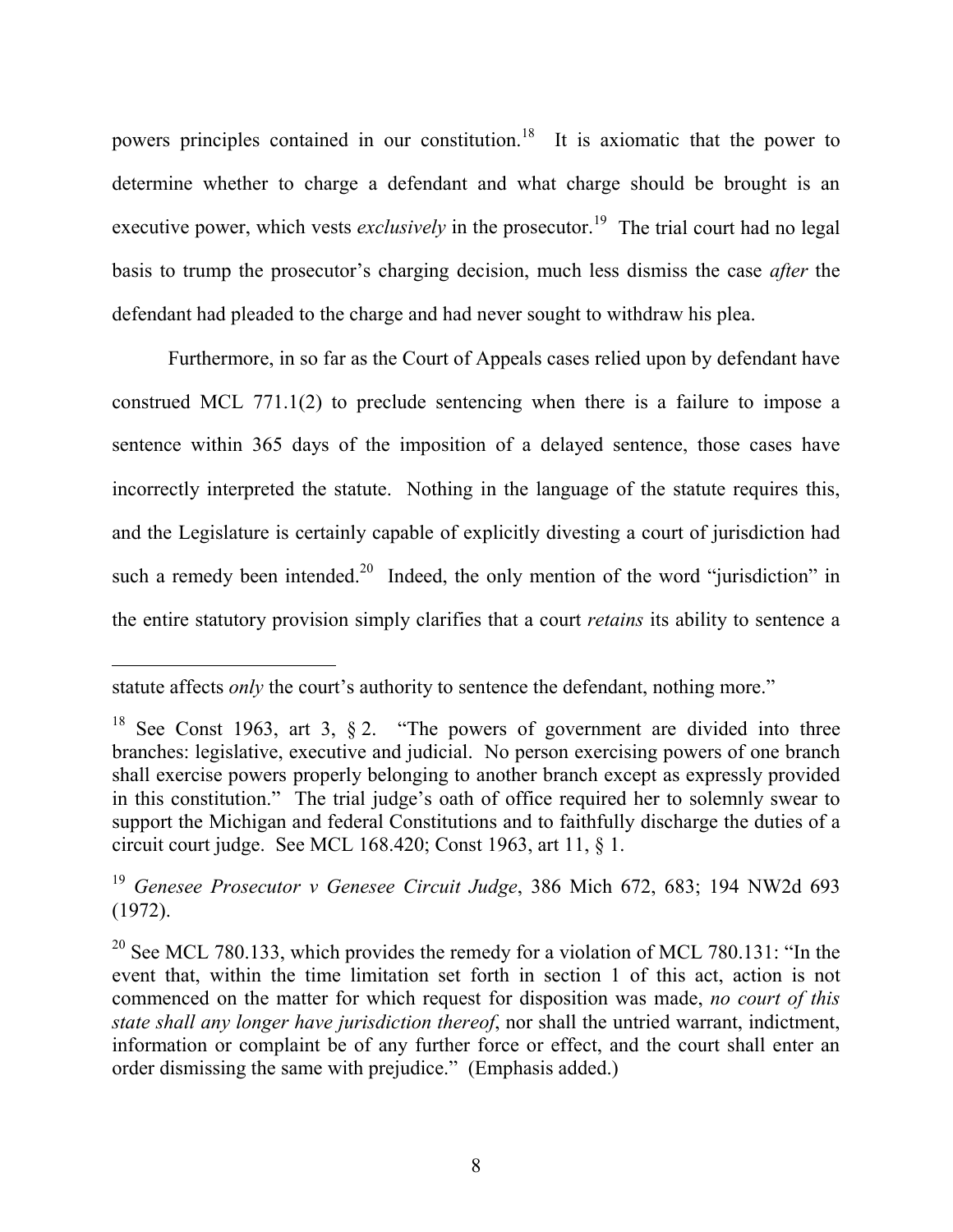defendant at any time during the period of delay. The fact that the Legislature explicitly permits a court to sentence defendant at any time during the period of delay simply does not create the affirmative pregnant underlying the rationale of the cases cited by defendant—namely, that the court is not permitted to sentence a defendant outside the period of delay. Thus, in the absence of a clear and unambiguous indication that the Legislature intended that a defendant avoid all punishment as a remedy for not being sentenced within one year when his sentence is delayed under MCL 771.1(2), we decline to impose such a remedy.<sup>21</sup> After the one-year statutory limitation elapses, sentencing may no longer be delayed for the purpose of permitting a defendant the opportunity to prove that he is worthy of leniency, and the judge is required to sentence defendant as provided by law. We overrule *People v McLott*, *People v Turner*, *People v Dubis*, and *People v Boynton* to the extent they hold that a court loses jurisdiction to sentence a defendant as a remedy for a violation of MCL 771.1(2).

This is not to say, however, that there are no limitations on a trial court's ability to delay the imposition of a defendant's sentence. Longstanding Michigan law requires that a defendant be sentenced within a reasonably prompt time as part of defendant's right to a speedy trial.<sup>22</sup> In determining whether a defendant's right to a speedy trial has been

 <sup>21</sup> See *Lash v Traverse City*, 479 Mich 180, 193; 735 NW2d 628 (2007); *People v Anstey*, 476 Mich 436, 445 n 7; 719 NW2d 579 (2006) ("Because the Legislature did not provide a remedy in the statute, we may not create a remedy that only the Legislature has the power to create.").

<sup>22</sup> See *People v Kennedy*, 58 Mich 372, 376-377; 25 NW 318 (1885); *People v McIntosh*, 103 Mich App 11, 20-21; 302 NW2d 321 (1981); *People v Bracey*, 124 Mich App 401; 335 NW2d 49 (1983). See also MCR 6.425(E)(1) ("The court must sentence defendant within a reasonably prompt time after the plea or verdict unless the court delays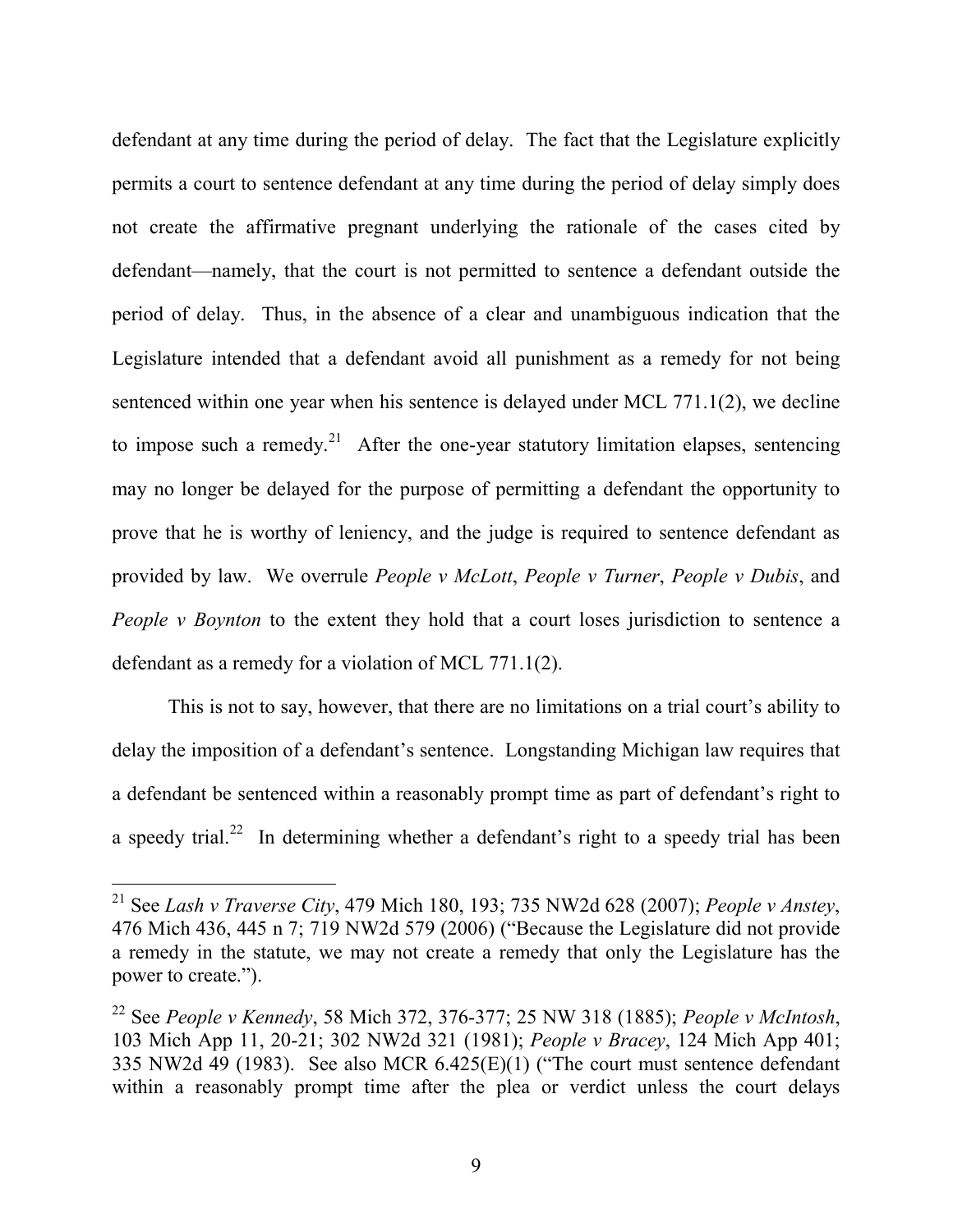violated, a four-part balancing test is used that considers (1) the length of delay, (2) the reason for the delay, (3) defendant's assertion of his right, and (4) prejudice to the  $defendant.<sup>23</sup>$ 

Applying those factors to the facts of this case does not indicate that defendant's speedy trial rights were violated. Regarding the first factor, the length of the delay was a mere *one day* past the one-year limitation contained in MCL 771.1(2). Second, the reason for the delay, as can be inferred from the record before us, was a calculated effort by the trial court to circumvent the law<sup>24</sup> and avoid the charging decision of the prosecutor in order to spare defendant the consequences of acquiring a criminal record. Third, defendant makes no claim, and the record does not reveal, any indication that defendant ever asserted his desire to be sentenced before the one-year period of delay had elapsed. Indeed, such an assertion would have been antithetical to defense counsel's stated goal of having the case dismissed. Lastly, defendant makes no claim that he has been prejudiced by the one-day delay in sentencing. In short, application of the relevant factors militates against the conclusion that defendant's speedy trial rights were violated.

### IV. CONCLUSION

Because the plain language of MCL 771.1(2) does not deprive a sentencing judge of jurisdiction if a defendant is not sentenced within one year after the imposition of a

-

sentencing as provided by law.").

<sup>23</sup> *People v Chism*, 390 Mich 104, 111; 211 NW2d 193 (1973); *Barker v Wingo*, 407 US 514, 530; 92 SCt 2182; 33 L Ed 2d 101 (1972).

<sup>24</sup> *In re Justin*, 490 Mich 394; 809 NW2d 126 (2012).